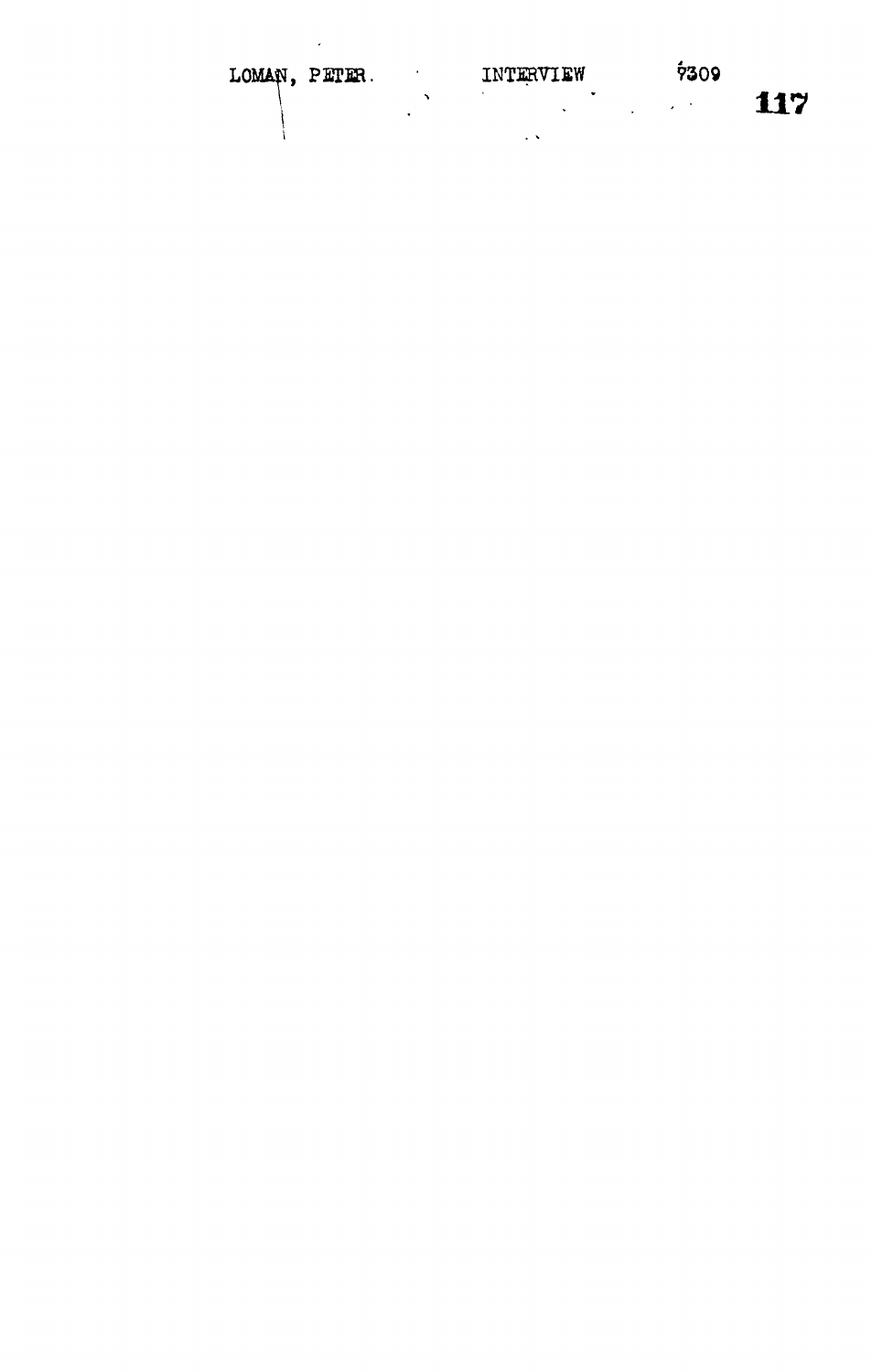|                                                                                                                                                                                                                                | BIOGRAFIY FORM<br>WO KS LEOGRESS ADMINISTRATION .<br>Indian-Iioneer History Project for Oklahoma | LOMAN, PETER. $\overline{B} + \overline{INTERVIEW}$ , 7309 | $\sim$ 6 Form $\Lambda$ -(S-119) 118 |  |
|--------------------------------------------------------------------------------------------------------------------------------------------------------------------------------------------------------------------------------|--------------------------------------------------------------------------------------------------|------------------------------------------------------------|--------------------------------------|--|
| Firld Norker's name _________ Johnson H. Hampton                                                                                                                                                                               |                                                                                                  |                                                            |                                      |  |
| This report made on (date) _____ August 24th, 1937. 1937. 193                                                                                                                                                                  |                                                                                                  |                                                            |                                      |  |
| 1. Namo Peter Loman entrancement and the material contract of the Manuscripture of the Manuscripture of the Manuscripture of the Manuscripture of the Manuscripture of the Manuscripture of the Manuscripture of the Manuscrip |                                                                                                  |                                                            |                                      |  |
| 2. Post Office Address Matlers, Oklahoma.                                                                                                                                                                                      |                                                                                                  |                                                            |                                      |  |
| $3.$ Residence address (or locution)                                                                                                                                                                                           |                                                                                                  |                                                            |                                      |  |
| 4. PAPE OF BIRTH: Month July Day 16 Year 1892                                                                                                                                                                                  |                                                                                                  |                                                            |                                      |  |
| 5. Have of birth ______ Near Antlers                                                                                                                                                                                           |                                                                                                  |                                                            |                                      |  |
| 6. Hame of Father Elias Loman                                                                                                                                                                                                  |                                                                                                  | Place of burth Near Antlers                                |                                      |  |
| Other information acout father                                                                                                                                                                                                 |                                                                                                  |                                                            |                                      |  |
| Name of Mother Narcissia Loman<br>7.                                                                                                                                                                                           |                                                                                                  | Place of birth In San Lois                                 |                                      |  |
| Other information about mother                                                                                                                                                                                                 | $\bullet$ .                                                                                      |                                                            | County: don't know what town.        |  |

story of the person interviewed. Refer to Manual for supposted subjects and questions. Continue on blank sheats if necessary and attach firmly to this form. Number of sheets attached 6

 $\hat{\textbf{z}}$ 

 $\hat{E}$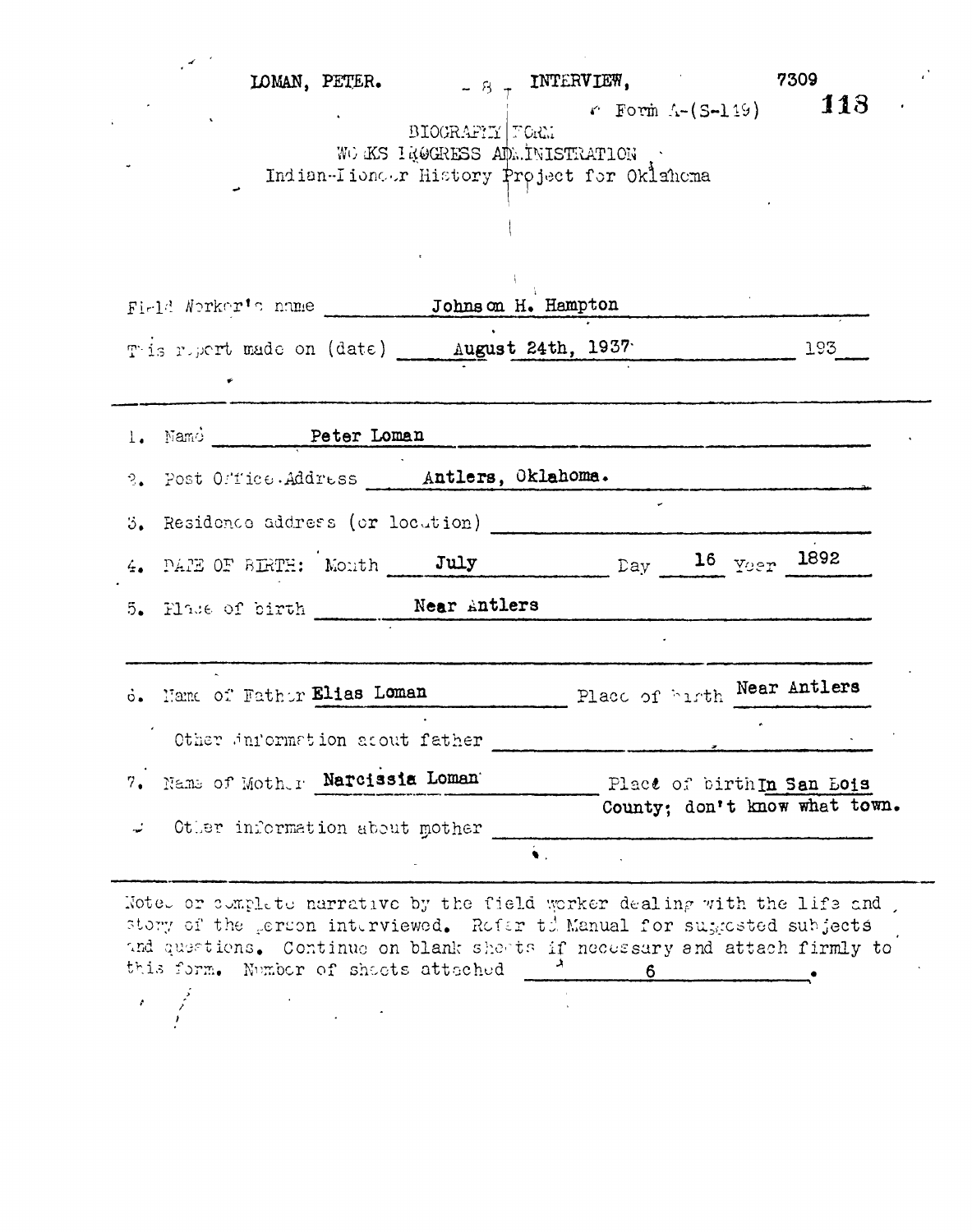## LOMAN, PETER. **INTERVIEW.** 2309

**" 119**

Johnson H. Hampton Field Worker August 24th, 1937

> Interview with Peter Loman, Antle rs, Oklahoma.

I was born July 16th, 1892, about eight miles southwest ...  $\mathcal{F}$ of Antlers, My father's name was Elias Loman and Mothers nane was Narcissim Loman. Father was raised in Kiamichi County, was raised in Kiamichi County, was raised in Kiamich Choctaw Nation,in what is now a part of Pushmataha County, and Mother was born and raised" in San Bois^County, Choctaw Nation, in what is now a part of Leflore County. Father was m that part of the country where he found this woman and married her and brought her to this country where they lived until they both died.

My grandfather's name was Jim Loman and my grandmother's name was Elizabeth Loman; they lived around near Hamden, a little station on the 'Frisco Railroad where they both died and were buried at their home.

My father was Leputy Sheriff of Kiamichi County for several years and he was a Lighthorseman for several years, I don't'know whether he was elected to any office or not, the office he held was an appointive office.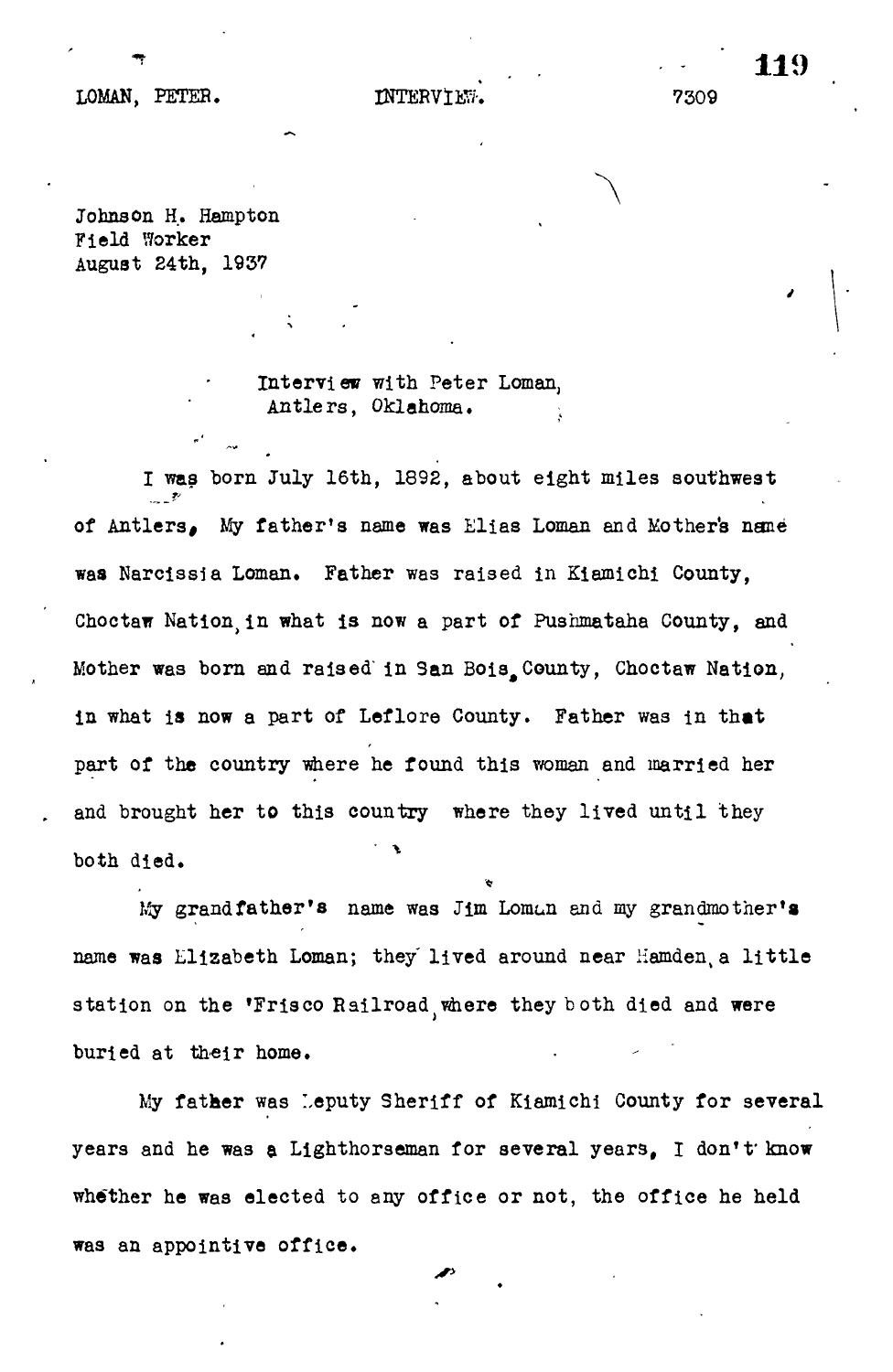I don't know whether my grandfather ever held any Government office or not.I don't think he did for I never did hear of it if he did; he was a leader among the Choctaws in our community and people would cone seeking his advice on most anything. Grandfather was a well-read man on moat subjects about which the Choctawa wanted to know; he could not read Lnglish but he could read in Choctaw; he was a great man among the Choctaws. The trading point of my father was at Paris, Texas, I have been told he used to make the trip with a yoke of oxen ; it took him several days to make the trip; he got all the groceries from there such as flour, sugar and coffee; we had corn so we had corn meal to eat. Mother made the meal by putting the corn in a mortar and beating it until it was made into meal. All the Choctaw women made their meal in that way, not only meal but hominy as wall; they could make several kinds of meal and hominy out of corn.

After the Frisco Railroad came through we did our trading at **i** Antlers; we did not have to go away from home to do our trading. . When my father was trading at Paris, Texas, there was no Antlers, but when I got big enough to remember, Antlers had been already established so we did our trading there.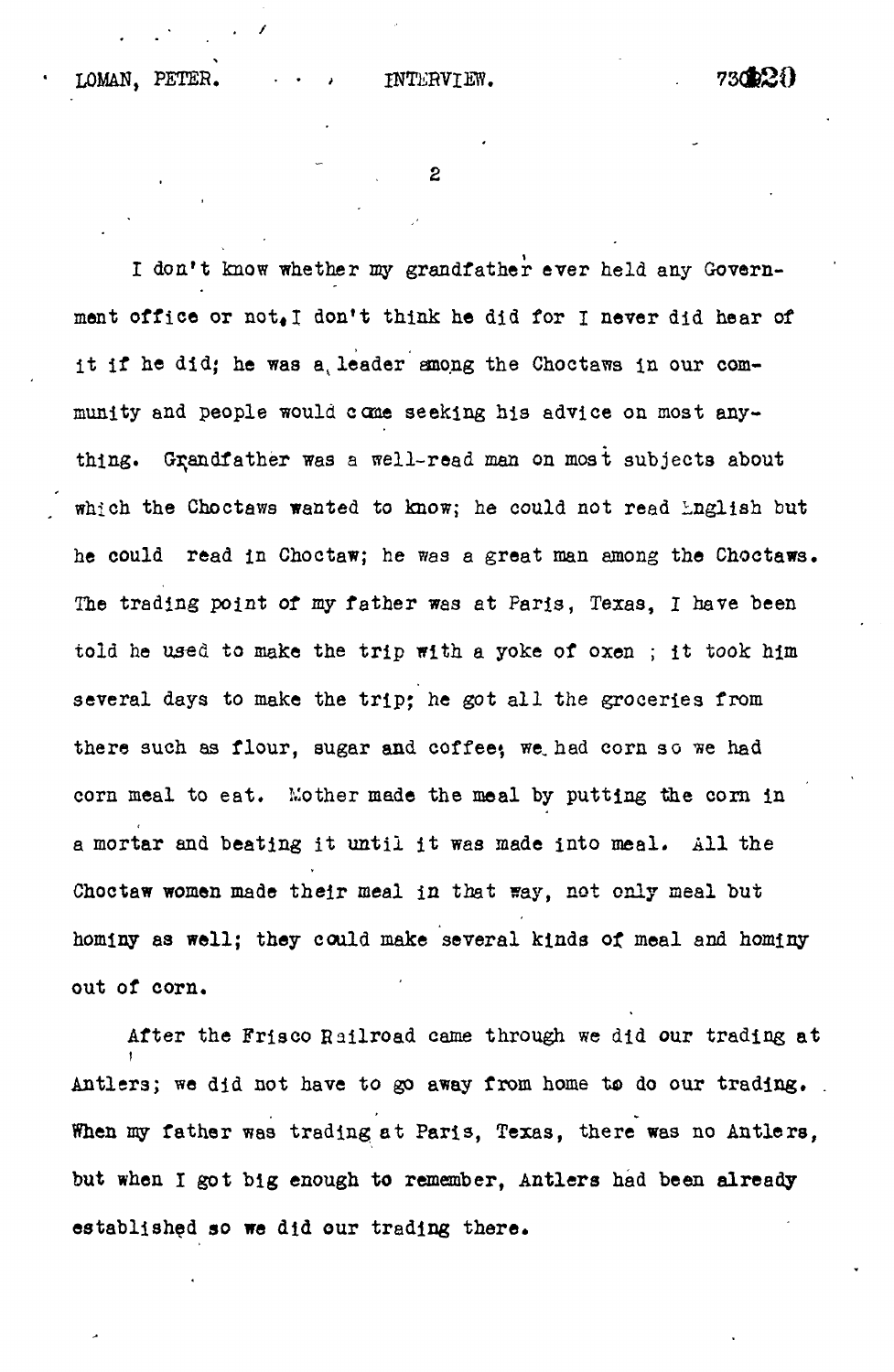I don't know how big a farm Father had before I was born but when I got big enough to help him on the farm he had about ten acres, which was a big farm at that time, and we raised corn, peas and sweet potatoes, and other things, and we also had a small garden where we raised our garden vegetables, such as beans, cabbage and other garden vegetables for our summer use; we did not have any vegetables for winter use. The Choctaw women did not know how to can up anything for winter use, so we did not have any vegetables for winter eating.

We had cattle, hogs and ponies', we did not have lots of them but we had plenty of them for our use, but Father killed a man and was arrested and tried for the killing, and it took all the stock we had to get him a lawyer. Father came clear but we had lost everything we had and after that we could not get a start of any stock so when Father died we did not have any stock at all.

Mother hed a spinning wheel that she used; she would spin cotton and wool from sheep into threads; she did not have a loom but she would spin these threads, then she would get her knitting needles and knit the threads into socks and mittens for us during the winter. She would dye these socks and mittens with roots and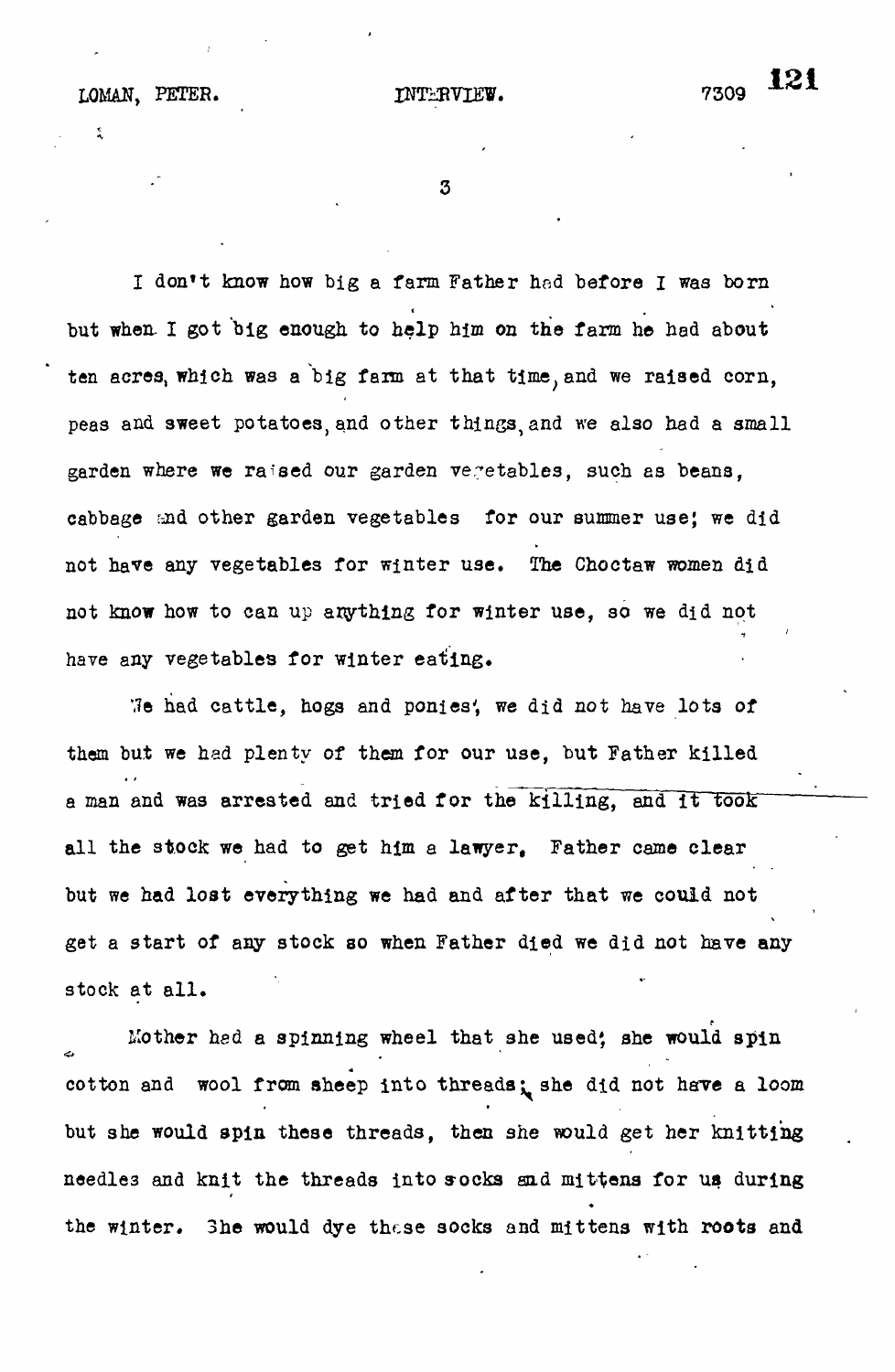herbs and some of the socks and mittens **were** striped when she got through with them.

I don't remember what year the Dawes Commissioners came down to negotiate with the Choctaws in sectionizing their land, but they made the agreement with them, then the Choctaws, by their vote, adopted the agreement; then we had to enroll; the enrollment was held here in Antlers. After that we waited some years, then we went to  $A$ to $\mathbf{\hat{x}}$ <sup>'</sup>, that is where the land office was located so we had to go there to select our land, I did not know that we had an Agency until that time; we might have had one but J never had heard of it before.

I never saw an Indian war dance nor the scalp dance, I have heard of them but it seems that they had them among the Full Bipods around in the county and where I lived we did not have but few full blood Indians, they might have had those dances but I think that after the War they had all quit dancing. I saw an Indian ball game; the first game was between Kiamichi County and Towson County and the second game was between Kiamichi County and the Red River County; they had a good game as they called it; they fought from the time the game started until they got through;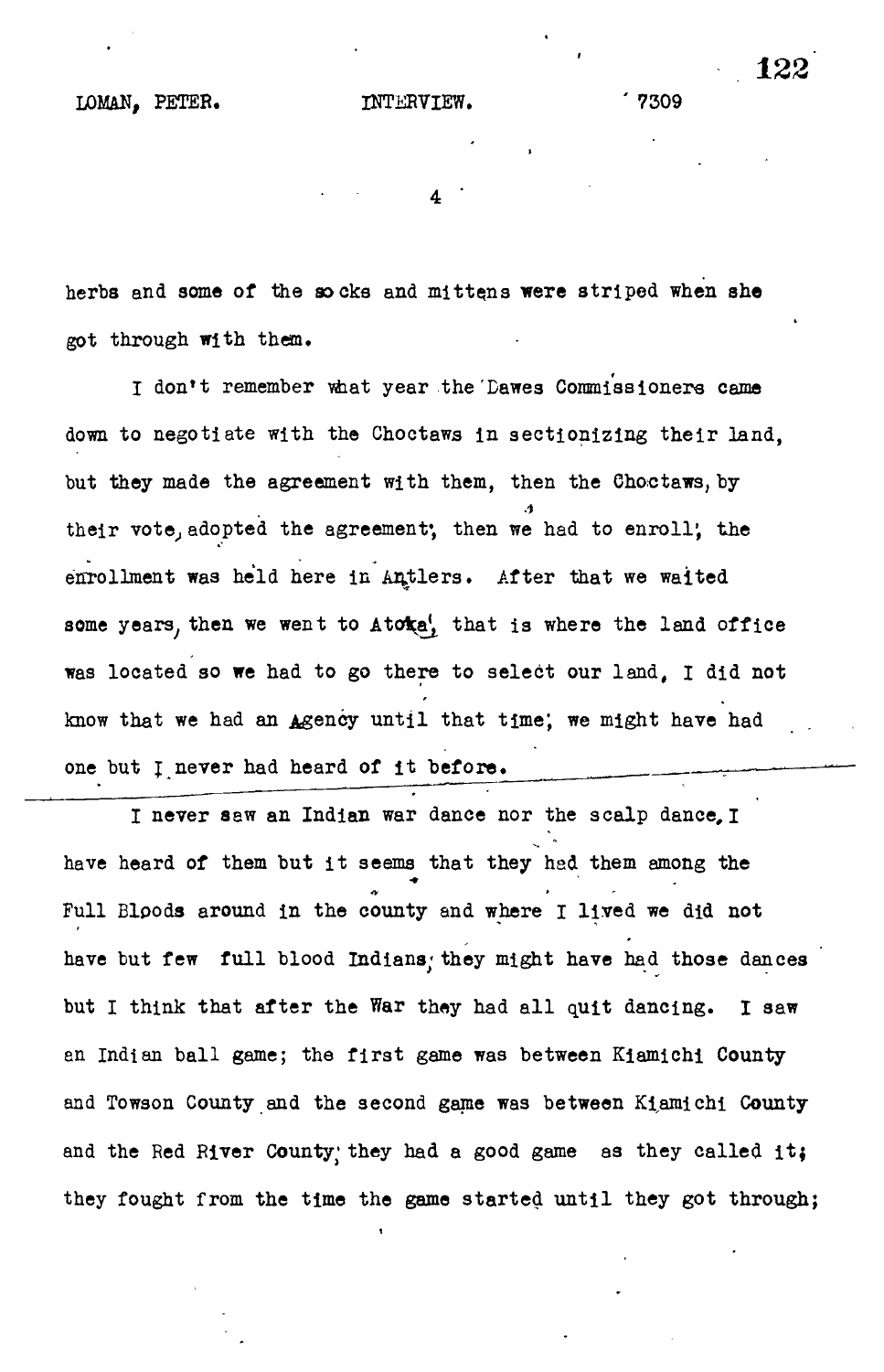์5

they fought with their ball sticks. The handles of these sticks were heavy, so made good clubs for them to use; no one was killed during the fight but t.ey surely were a bloody . .,r - - - - ...... - - ^

have attended Choctaw Camp meetings, my parents were Christians; they were all Methodist people so we camped at the meeting every three months, they would have a great meeting the meeting every three months is the months, there meetings and they would have their cries at the church sometimes and then they would have them at their homes and at their graves.

 $t_1$  would have the matrix  $\mathbf{r}_1$  at the matrix  $\mathbf{r}_2$  and at the set theorem at the intervals of the set of the set of the set of the set of the set of the set of the set of the set of the set of the set of the se I went to a neighborhood school for about three terms, this school I went to has been out of existence for a long time, then I went to old Goodland School for about three terms. I can speak a little English and can read and write a little inglish. I did not go to school long enough to learn as much as I should, but I guess I will get by with what little I have got, I can speak better Choctaw than I can English and can read better and write better in my own language.

My father was a half breed and a Choctaw; Mother was a part Cherokee and she lived with my father until they both died; she never did go back to her people but lived with the Choctow people